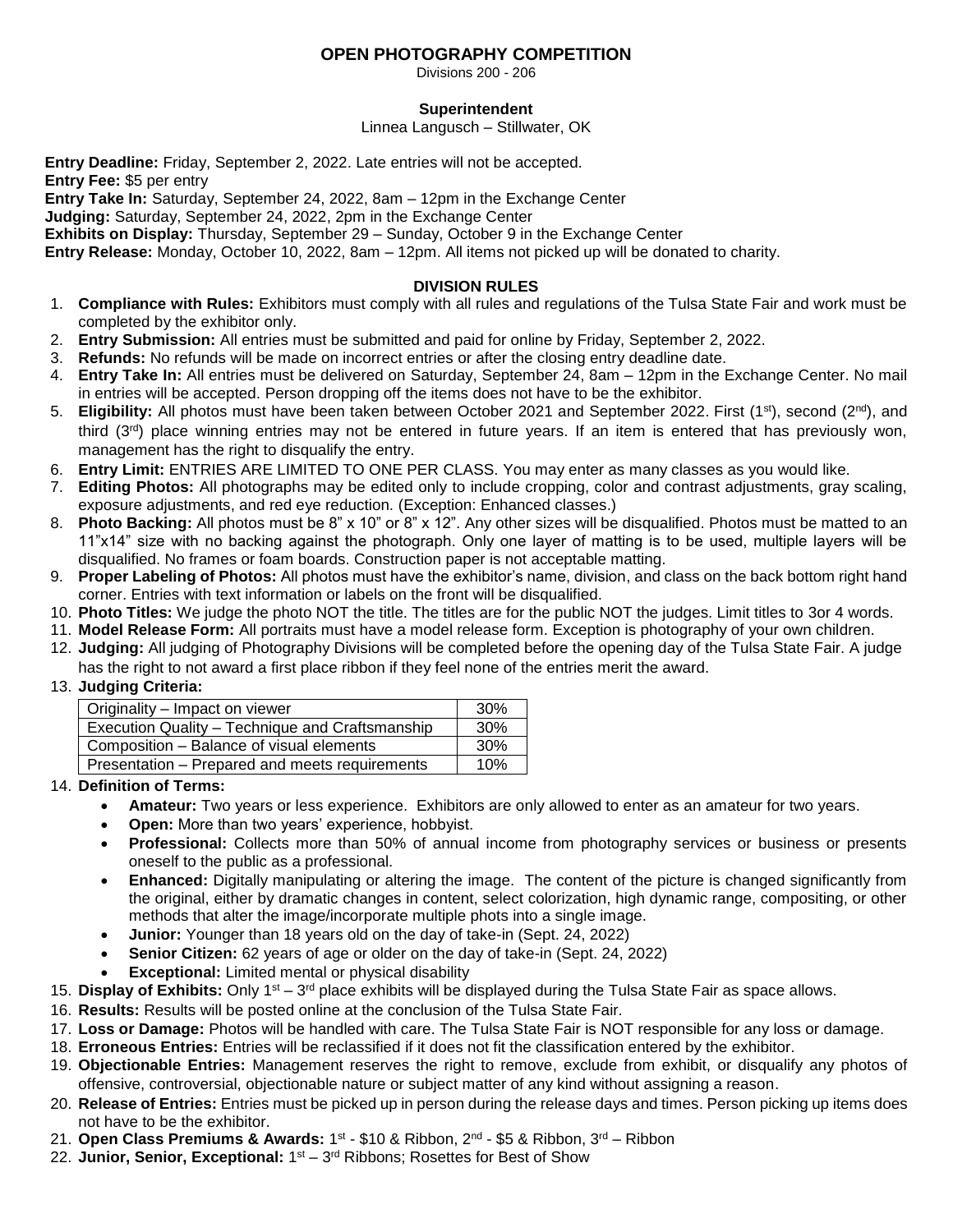## **DIVISIONS 200-204 AMATEUR, OPEN, PROFESSIONAL, ENHANCED PHOTOGRAPHY**

# **200 AMATEUR DIVISION CLASSES**

 $\Gamma$ 

| ZUU AMATEUR DIVISION GLASSES |                                                              |                                                                                       |
|------------------------------|--------------------------------------------------------------|---------------------------------------------------------------------------------------|
| 1.                           | Color, Portrait                                              | Premium 1st - 2nd; Ribbons 1st - 3rd                                                  |
| $\overline{2}$ .             | Color, Animal - Birds or Fowl                                | Premium 1st - 2nd; Ribbons 1st - 3rd                                                  |
| $\overline{3}$ .             | Color, Animal - Reptiles and Amphibians                      | Premium 1st - 2nd; Ribbons 1st - 3rd                                                  |
| 4.                           | Color, Animal - All other not listed                         | Premium 1st - 2nd; Ribbons 1st - 3rd                                                  |
| $\overline{5}$ .             | Color, Candid                                                | Premium 1st - 2nd; Ribbons 1st - 3rd                                                  |
| 6.                           | Color, Scenic -Water                                         | Premium 1st - 2nd; Ribbons 1st - 3rd                                                  |
| $\overline{7}$ .             | Color, Scenic - Sky and or/sun                               | Premium 1st - 2nd; Ribbons 1st - 3rd                                                  |
| $\overline{8}$ .             | Color, Scenic - Mountains                                    | Premium 1st - 2nd; Ribbons 1st - 3rd                                                  |
| 9.                           | Color, Scenic - All others                                   | Premium 1st - 2nd; Ribbons 1st - 3rd                                                  |
| 10.                          | Color, Cityscape                                             | Premium 1st - 2nd; Ribbons 1st - 3rd                                                  |
| 11.                          | Color, Commercial                                            | Premium 1st - 2nd; Ribbons 1st - 3rd                                                  |
| 12.                          | Color, Architectural                                         | Premium 1st - 2nd; Ribbons 1st - 3rd                                                  |
| 13.                          | Color, State Fair (any)                                      | Premium 1st - 2nd; Ribbons 1st - 3rd                                                  |
| 14.                          | Color, Floral                                                | Premium 1st - 2nd; Ribbons 1st - 3rd                                                  |
| 15.                          | Color, Agriculture                                           | Premium 1st - 2nd; Ribbons 1st - 3rd                                                  |
| 16.                          | Color, Unclassified - Does not fit any other class           | Premium 1st - 2nd; Ribbons 1st - 3rd                                                  |
| 17.                          | Color, Sports                                                | Premium 1st - 2nd; Ribbons 1st - 3rd                                                  |
| 18.                          | Color, Macro - any subject                                   | Premium 1st - 2nd; Ribbons 1st - 3rd                                                  |
| 19.                          | Color, Patriotic                                             | Premium 1st - 2nd; Ribbons 1st - 3rd                                                  |
| 20.                          | Color, Oklahoma                                              | Premium 1st - 2nd; Ribbons 1st - 3rd                                                  |
| $\overline{21}$ .            | Color, Weather                                               | Premium 1st - 2nd; Ribbons 1st - 3rd                                                  |
| 22.                          | Color, Entertainment                                         | Premium 1st - 2nd; Ribbons 1st - 3rd                                                  |
| 23.                          | Color, Transportation                                        | Premium 1st - 2nd; Ribbons 1st - 3rd                                                  |
| $\overline{24}$ .            | Color, The Color Yellow                                      | Premium 1st - 2nd; Ribbons 1st - 3rd                                                  |
| $\overline{25}$ .            | Color, Fashion                                               | Premium 1st - 2nd; Ribbons 1st - 3rd                                                  |
| $\overline{26}$ .            | Color, Abstract                                              | Premium 1st - 2nd; Ribbons 1st - 3rd                                                  |
| 27.                          | Color, Food                                                  | Premium 1st - 2nd; Ribbons 1st - 3rd                                                  |
| 28.                          | Black and White, Portrait                                    | Premium 1st - 2nd; Ribbons 1st - 3rd                                                  |
| 29.                          | Black and White, Animal - Birds or Fowl                      | Premium 1st - 2nd; Ribbons 1st - 3rd                                                  |
| $\overline{30}$ .            | Black and White, Animal - Reptiles and Amphibians            | Premium 1st - 2nd; Ribbons 1st - 3rd                                                  |
| $\overline{31}$ .            | Black and White, Animal - All other not listed               | Premium 1st - 2nd; Ribbons 1st - 3rd                                                  |
| $\overline{32}$ .            | Black and White, Candid                                      | Premium 1st - 2nd; Ribbons 1st - 3rd                                                  |
| 33.                          | Black and White, Scenic - Water                              | Premium 1st - 2nd; Ribbons 1st - 3rd                                                  |
| $\overline{34}$ .            | Black and White, Scenic - Sky and or/sun                     | Premium 1st - 2nd; Ribbons 1st - 3rd                                                  |
| $\overline{35}$ .            | Black and White, Scenic - Mountains                          | Premium 1st - 2nd; Ribbons 1st - 3rd                                                  |
| 36.                          | Black and White, Scenic - All others                         | Premium 1st - 2nd; Ribbons 1st - 3rd                                                  |
| $\overline{37}$ .            | Black and White, Cityscape                                   | Premium 1st - 2nd; Ribbons 1st - 3rd                                                  |
| 38.                          | Black and White, Commercial                                  | Premium 1st - 2nd; Ribbons 1st - 3rd                                                  |
| 39.                          | Black and White, Architectural                               | Premium 1st - 2nd; Ribbons 1st - 3rd                                                  |
| 40.                          | Black and White, State Fair (any)                            | Premium 1 <sup>st</sup> - 2 <sup>nd</sup> ; Ribbons 1 <sup>st</sup> - 3 <sup>rd</sup> |
| 41.                          | <b>Black and White, Floral</b>                               | Premium 1 <sup>st</sup> - 2 <sup>nd</sup> ; Ribbons 1 <sup>st</sup> - 3 <sup>rd</sup> |
| 42.                          | Black and White, Agriculture                                 | Premium 1 <sup>st</sup> - 2 <sup>nd</sup> ; Ribbons 1 <sup>st</sup> - 3 <sup>rd</sup> |
| 43.                          | Black and White, Unclassified - Does not fit any other class | Premium 1 <sup>st</sup> - 2 <sup>nd</sup> ; Ribbons 1 <sup>st</sup> - 3 <sup>rd</sup> |
| 44.                          | Black and White, Sports                                      | Premium 1 <sup>st</sup> - 2 <sup>nd</sup> ; Ribbons 1 <sup>st</sup> - 3 <sup>rd</sup> |
| 45.                          | Black and White, Macro - any subject                         | Premium 1 <sup>st</sup> - 2 <sup>nd</sup> ; Ribbons 1 <sup>st</sup> - 3 <sup>rd</sup> |
| 46.                          | <b>Black and White, Patriotic</b>                            | Premium 1 <sup>st</sup> - 2 <sup>nd</sup> ; Ribbons 1 <sup>st</sup> - 3 <sup>rd</sup> |
| 47.                          | Black and White, Oklahoma                                    | Premium 1 <sup>st</sup> - 2 <sup>nd</sup> ; Ribbons 1 <sup>st</sup> - 3 <sup>rd</sup> |
| 48.                          | Black and White, Weather                                     | Premium 1 <sup>st</sup> - 2 <sup>nd</sup> ; Ribbons 1 <sup>st</sup> - 3 <sup>rd</sup> |
| 49.                          | Black and White, Entertainment                               | Premium 1 <sup>st</sup> - 2 <sup>nd</sup> ; Ribbons 1 <sup>st</sup> - 3 <sup>rd</sup> |
| 50.                          | Black and White, Transportation                              | Premium 1 <sup>st</sup> - 2 <sup>nd</sup> ; Ribbons 1 <sup>st</sup> - 3 <sup>rd</sup> |
| 51.                          | <b>Black and White, Fashion</b>                              | Premium 1 <sup>st</sup> - 2 <sup>nd</sup> ; Ribbons 1 <sup>st</sup> - 3 <sup>rd</sup> |
| 52.                          | Black and White, Abstract                                    | Premium 1 <sup>st</sup> - 2 <sup>nd</sup> ; Ribbons 1 <sup>st</sup> - 3 <sup>rd</sup> |
| 53.                          | Black and White, Food                                        | Premium 1st - 2nd; Ribbons 1st - 3rd                                                  |
| 54.                          | <b>Best of Show - Amateur Photography</b>                    | Rosette & \$25                                                                        |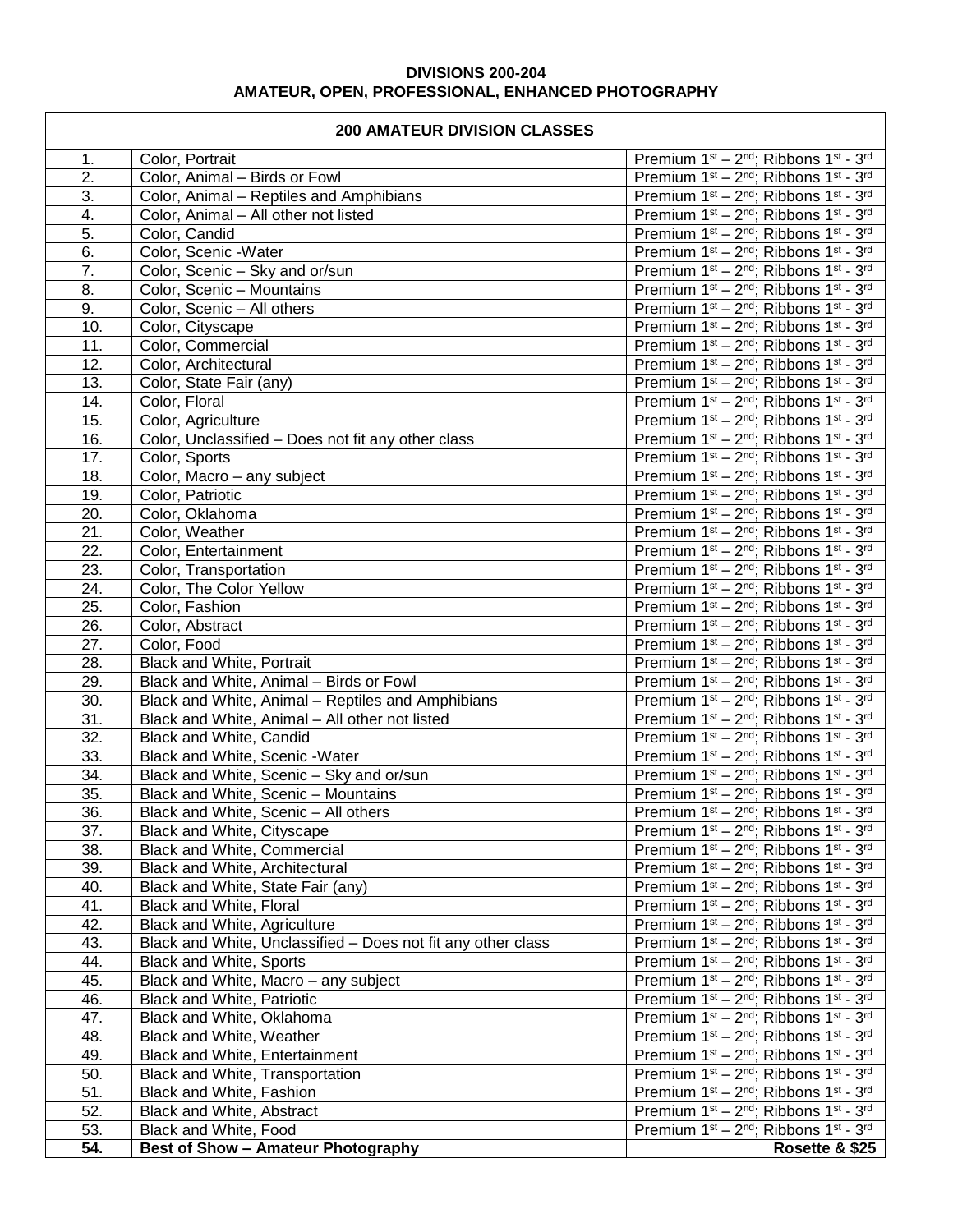#### **201 OPEN DIVISION CLASSES**

| 55.                                      | Color, Portrait                                              | Premium 1st - 2nd; Ribbons 1st - 3rd                                         |
|------------------------------------------|--------------------------------------------------------------|------------------------------------------------------------------------------|
| 56.                                      |                                                              |                                                                              |
|                                          | Color, Animal - Birds or Fowl                                | Premium 1st - 2nd; Ribbons 1st - 3rd                                         |
| $\overline{57}$ .                        | Color, Animal - Reptiles and Amphibians                      | Premium 1st - 2nd; Ribbons 1st - 3rd                                         |
| $\overline{58}$                          | Color, Animal - All other not listed                         | Premium 1st - 2nd; Ribbons 1st - 3rd                                         |
| $\overline{59}$ .                        | Color, Candid                                                | Premium 1st - 2nd; Ribbons 1st - 3rd                                         |
| 60.                                      | Color, Scenic -Water                                         | Premium 1st - 2nd; Ribbons 1st - 3rd                                         |
| 61.                                      | Color, Scenic - Sky and or/sun                               | Premium 1st - 2nd; Ribbons 1st - 3rd                                         |
| 62.                                      | Color, Scenic - Mountains                                    | Premium 1st - 2nd; Ribbons 1st - 3rd                                         |
| 63.                                      | Color, Scenic - All others                                   | Premium 1st - 2nd; Ribbons 1st - 3rd                                         |
| 64.                                      | Color, Cityscape                                             | Premium 1st - 2nd; Ribbons 1st - 3rd                                         |
| 65.                                      | Color, Commercial                                            | Premium 1st - 2nd; Ribbons 1st - 3rd                                         |
| 66.                                      | Color, Architectural                                         | Premium 1st - 2nd; Ribbons 1st - 3rd                                         |
| $\overline{6}7.$                         | Color, State Fair (any)                                      | Premium 1st - 2nd; Ribbons 1st - 3rd                                         |
| 68.                                      | Color, Floral                                                | Premium 1st - 2nd; Ribbons 1st - 3rd                                         |
| 69.                                      | Color, Agriculture                                           | Premium 1st - 2nd; Ribbons 1st - 3rd                                         |
| 70.                                      | Color, Unclassified - Does not fit any other class           | Premium 1st - 2nd; Ribbons 1st - 3rd                                         |
| $\overline{71}$ .                        | Color, Sports                                                | Premium 1st - 2nd; Ribbons 1st - 3rd                                         |
| 72.                                      | Color, Macro - any subject                                   | Premium 1st - 2nd; Ribbons 1st - 3rd                                         |
| $\overline{73.}$                         | Color, Patriotic                                             | Premium 1st - 2nd; Ribbons 1st - 3rd                                         |
| 74.                                      | Color, Oklahoma                                              | Premium 1st - 2nd; Ribbons 1st - 3rd                                         |
| $\overline{75}$ .                        | Color, Weather                                               | Premium 1st - 2nd; Ribbons 1st - 3rd                                         |
| 76.                                      | Color, Entertainment                                         | Premium 1st - 2nd; Ribbons 1st - 3rd                                         |
| $\overline{77}$ .                        | Color, Transportation                                        | Premium 1st - 2nd; Ribbons 1st - 3rd                                         |
| $\overline{78}$ .                        | Color, The Color Yellow                                      | Premium 1st - 2nd; Ribbons 1st - 3rd                                         |
| 79.                                      | Color, Fashion                                               | Premium 1st - 2nd; Ribbons 1st - 3rd                                         |
| $\overline{80}$ .                        | Color, Abstract                                              | Premium 1st - 2nd; Ribbons 1st - 3rd                                         |
| 81.                                      | Color, Food                                                  | Premium 1st - 2nd; Ribbons 1st - 3rd                                         |
| 82.                                      | <b>Black and White, Portrait</b>                             | Premium 1st - 2nd; Ribbons 1st - 3rd                                         |
| 83.                                      | Black and White, Animal - Birds or Fowl                      | Premium 1st - 2nd; Ribbons 1st - 3rd                                         |
| 84.                                      | Black and White, Animal - Reptiles and Amphibians            | Premium 1st - 2nd; Ribbons 1st - 3rd                                         |
| 85.                                      | Black and White, Animal - All other not listed               | Premium 1st - 2nd; Ribbons 1st - 3rd                                         |
| 86.                                      | Black and White, Candid                                      | Premium 1st - 2nd; Ribbons 1st - 3rd                                         |
| 87.                                      | Black and White, Scenic - Water                              | Premium 1st - 2nd; Ribbons 1st - 3rd                                         |
| 88.                                      | Black and White, Scenic - Sky and or/sun                     | Premium 1st - 2nd; Ribbons 1st - 3rd                                         |
| 89.                                      | Black and White, Scenic - Mountains                          | Premium 1st - 2nd; Ribbons 1st - 3rd                                         |
| 90.                                      | Black and White, Scenic - All others                         | Premium 1st - 2nd; Ribbons 1st - 3rd                                         |
| 91.                                      | Black and White, Cityscape                                   | Premium 1st - 2nd; Ribbons 1st - 3rd                                         |
| 92.                                      | Black and White, Commercial                                  |                                                                              |
| 93.                                      | Black and White, Architectural                               | Premium 1st - 2nd; Ribbons 1st - 3rd<br>Premium 1st - 2nd; Ribbons 1st - 3rd |
|                                          |                                                              |                                                                              |
| 94.<br>95.                               | Black and White, State Fair (any)                            | Premium 1st - 2nd; Ribbons 1st - 3rd                                         |
|                                          | Black and White, Floral                                      | Premium 1st - 2nd; Ribbons 1st - 3rd                                         |
| 96.                                      | <b>Black and White, Agriculture</b>                          | Premium 1st - 2nd; Ribbons 1st - 3rd                                         |
| 97.                                      | Black and White, Unclassified - Does not fit any other class | Premium 1st - 2nd; Ribbons 1st - 3rd                                         |
| 98.                                      | Black and White, Sports                                      | Premium 1st - 2nd; Ribbons 1st - 3rd                                         |
| 99.                                      | Black and White, Macro - any subject                         | Premium 1st - 2nd; Ribbons 1st - 3rd                                         |
| 100.                                     | <b>Black and White, Patriotic</b>                            | Premium 1st - 2nd; Ribbons 1st - 3rd                                         |
| 101.                                     | Black and White, Oklahoma                                    | Premium 1st - 2nd; Ribbons 1st - 3rd                                         |
| 102.                                     | Black and White, Weather                                     | Premium 1st - 2nd; Ribbons 1st - 3rd                                         |
| 103.                                     | Black and White, Entertainment                               | Premium 1st - 2nd; Ribbons 1st - 3rd                                         |
| 104.                                     | Black and White, Transportation                              | Premium 1st - 2nd; Ribbons 1st - 3rd                                         |
| 105.                                     | Black and White, Fashion                                     | Premium 1st - 2nd; Ribbons 1st - 3rd                                         |
| 106.                                     | Black and White, Abstract                                    | Premium 1st - 2nd; Ribbons 1st - 3rd                                         |
| 107.                                     | Black and White, Food                                        | Premium 1st - 2nd; Ribbons 1st - 3rd                                         |
| 108.                                     | <b>Best of Show - Open Division Photography</b>              | Rosette & 25                                                                 |
| <b>202 PROFESSIONAL DIVISION CLASSES</b> |                                                              |                                                                              |
| 109.                                     | Color, Portrait                                              | Premium 1st - 2nd; Ribbons 1st - 3rd                                         |
| 110.                                     | Color, Animal - Birds or Fowl                                | Premium 1st - 2nd; Ribbons 1st - 3rd                                         |
| 111.                                     | Color, Animal - Reptiles and Amphibians                      | Premium 1st - 2nd; Ribbons 1st - 3rd                                         |
|                                          |                                                              |                                                                              |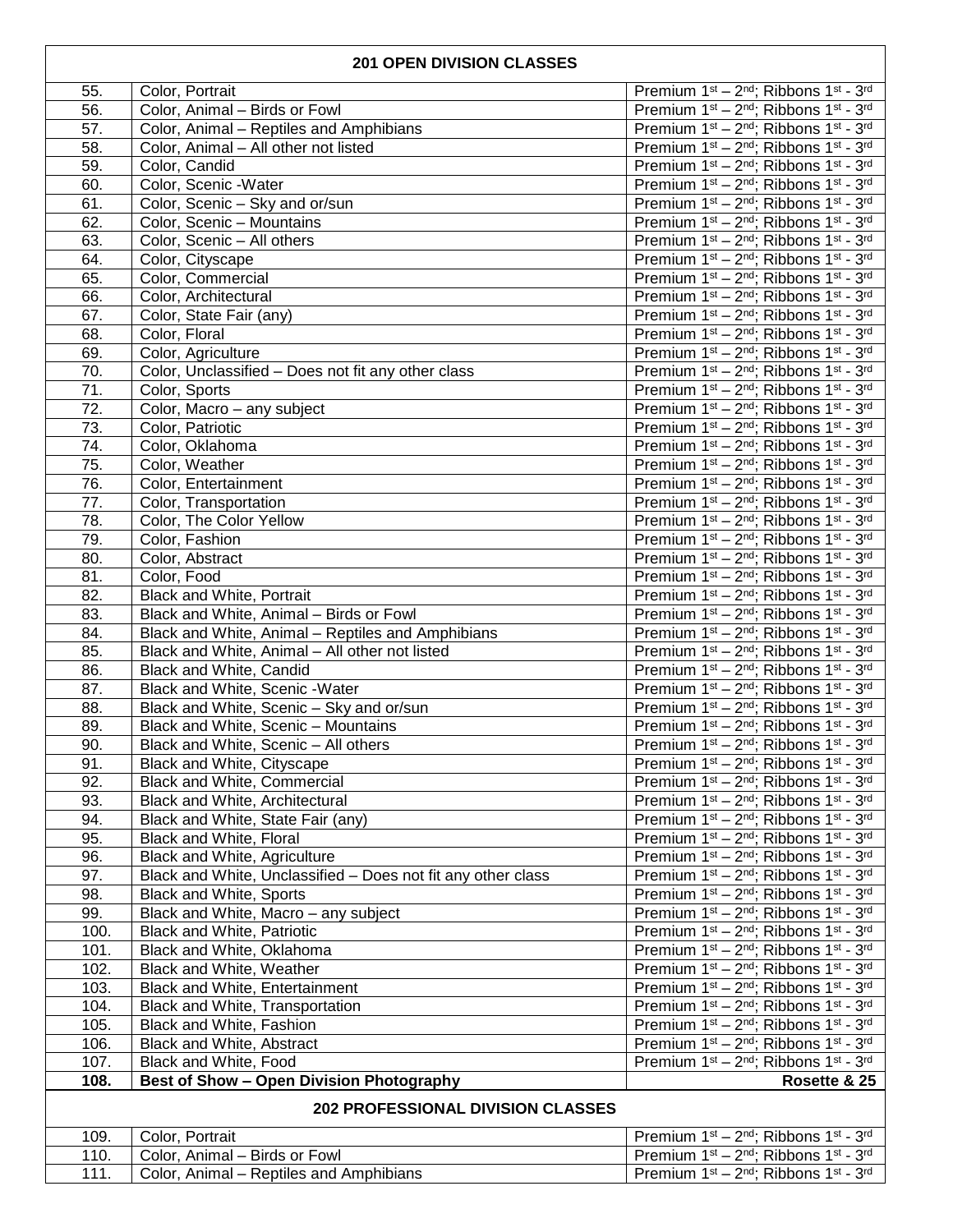| 112. | Color, Animal - All other not listed                                            | Premium 1st - 2nd; Ribbons 1st - 3rd                                         |
|------|---------------------------------------------------------------------------------|------------------------------------------------------------------------------|
| 113. | Color, Candid                                                                   | Premium 1st - 2nd; Ribbons 1st - 3rd                                         |
| 114. | Color, Scenic -Water                                                            | Premium 1st - 2nd; Ribbons 1st - 3rd                                         |
| 115. | Color, Scenic - Sky and or/sun                                                  | Premium 1st - 2nd; Ribbons 1st - 3rd                                         |
| 116. | Color, Scenic - Mountains                                                       | Premium 1st - 2nd; Ribbons 1st - 3rd                                         |
| 117. | Color, Scenic - All others                                                      | Premium 1st - 2nd; Ribbons 1st - 3rd                                         |
| 118. | Color, Cityscape                                                                | Premium 1st - 2nd; Ribbons 1st - 3rd                                         |
| 119. | Color, Commercial                                                               | Premium 1st - 2nd; Ribbons 1st - 3rd                                         |
| 120. | Color, Architectural                                                            | Premium 1st - 2nd; Ribbons 1st - 3rd                                         |
| 121. | Color, State Fair (any)                                                         | Premium 1st - 2nd; Ribbons 1st - 3rd                                         |
| 122. | Color, Floral                                                                   | Premium 1st - 2nd; Ribbons 1st - 3rd                                         |
| 123. | Color, Agriculture                                                              | Premium 1st - 2nd; Ribbons 1st - 3rd                                         |
| 124. | Color, Unclassified - Does not fit any other class                              | Premium 1st - 2nd; Ribbons 1st - 3rd                                         |
| 125. | Color, Sports                                                                   | Premium 1st - 2nd; Ribbons 1st - 3rd                                         |
| 126. | Color, Macro - any subject                                                      | Premium 1st - 2nd; Ribbons 1st - 3rd                                         |
| 127. | Color, Patriotic                                                                | Premium 1st - 2nd; Ribbons 1st - 3rd                                         |
| 128. | Color, Oklahoma                                                                 | Premium 1st - 2nd; Ribbons 1st - 3rd                                         |
| 129. | Color, Weather                                                                  | Premium 1st - 2nd; Ribbons 1st - 3rd                                         |
| 130. | Color, Entertainment                                                            | Premium 1st - 2nd; Ribbons 1st - 3rd                                         |
| 131. | Color, Transportation                                                           | Premium 1st - 2nd; Ribbons 1st - 3rd                                         |
| 132. | Color, The Color Yellow                                                         | Premium 1st - 2nd; Ribbons 1st - 3rd                                         |
| 133. | Color, Fashion                                                                  | Premium 1st - 2nd; Ribbons 1st - 3rd                                         |
| 134. | Color, Abstract                                                                 | Premium 1st - 2nd; Ribbons 1st - 3rd                                         |
| 135. | Color, Food                                                                     | Premium 1st - 2nd; Ribbons 1st - 3rd                                         |
| 136. | <b>Black and White, Portrait</b>                                                | Premium 1st - 2nd; Ribbons 1st - 3rd                                         |
| 137. | Black and White, Animal - Birds or Fowl                                         | Premium 1st - 2nd; Ribbons 1st - 3rd                                         |
| 138. | Black and White, Animal - Reptiles and Amphibians                               | Premium 1st - 2nd; Ribbons 1st - 3rd                                         |
| 139. | Black and White, Animal - All other not listed                                  | Premium 1st - 2nd; Ribbons 1st - 3rd                                         |
| 140. | Black and White, Candid                                                         | Premium 1st - 2nd; Ribbons 1st - 3rd                                         |
| 141. | Black and White, Scenic -Water                                                  | Premium 1st - 2nd; Ribbons 1st - 3rd                                         |
| 142. |                                                                                 | Premium 1st - 2nd; Ribbons 1st - 3rd                                         |
| 143. | Black and White, Scenic - Sky and or/sun<br>Black and White, Scenic - Mountains | Premium 1st - 2nd; Ribbons 1st - 3rd                                         |
|      |                                                                                 |                                                                              |
| 144. | Black and White, Scenic - All others                                            | Premium 1st - 2nd; Ribbons 1st - 3rd                                         |
| 145. | Black and White, Cityscape                                                      | Premium 1st - 2nd; Ribbons 1st - 3rd                                         |
| 146. | Black and White, Commercial                                                     | Premium 1st - 2nd; Ribbons 1st - 3rd                                         |
| 147. | Black and White, Architectural                                                  | Premium 1st - 2nd; Ribbons 1st - 3rd                                         |
| 148. | Black and White, State Fair (any)<br><b>Black and White, Floral</b>             | Premium 1st - 2nd; Ribbons 1st - 3rd<br>Premium 1st - 2nd; Ribbons 1st - 3rd |
| 149. |                                                                                 |                                                                              |
| 150. | Black and White, Agriculture                                                    | Premium 1st - 2nd; Ribbons 1st - 3rd                                         |
| 151. | Black and White, Unclassified - Does not fit any other class                    | Premium 1st - 2nd; Ribbons 1st - 3rd                                         |
| 152. | <b>Black and White, Sports</b>                                                  | Premium 1st - 2nd; Ribbons 1st - 3rd                                         |
| 153. | Black and White, Macro - any subject                                            | Premium 1st - 2nd; Ribbons 1st - 3rd                                         |
| 154. | <b>Black and White, Patriotic</b>                                               | Premium 1st - 2nd; Ribbons 1st - 3rd                                         |
| 155. | Black and White, Oklahoma                                                       | Premium 1st - 2nd; Ribbons 1st - 3rd                                         |
| 156. | Black and White, Weather                                                        | Premium 1st - 2nd; Ribbons 1st - 3rd                                         |
| 157. | Black and White, Entertainment                                                  | Premium 1st - 2nd; Ribbons 1st - 3rd                                         |
| 158. | Black and White, Transportation                                                 | Premium 1st - 2nd; Ribbons 1st - 3rd                                         |
| 159. | Black and White, Fashion                                                        | Premium 1st - 2nd; Ribbons 1st - 3rd                                         |
| 160. | Black and White, Abstract                                                       | Premium 1st - 2nd; Ribbons 1st - 3rd                                         |
| 161. | Black and White, Food                                                           | Premium 1st - 2nd; Ribbons 1st - 3rd                                         |
| 162. | <b>Best of Show - Professional Photography</b>                                  | Rosette & \$25                                                               |
|      | <b>203 ENHANCED DIVISION CLASSES</b>                                            |                                                                              |
| 163. | Portrait                                                                        | Premium 1st - 2nd; Ribbons 1st - 3rd                                         |
| 164. | Animal - Birds or Fowl                                                          | Premium 1st - 2nd; Ribbons 1st - 3rd                                         |
| 165. | Animal - Reptiles and Amphibians                                                | Premium 1st - 2nd; Ribbons 1st - 3rd                                         |
| 166. | Animal - All other not listed                                                   | Premium 1st - 2nd; Ribbons 1st - 3rd                                         |
| 167. | Candid                                                                          | Premium 1st - 2nd; Ribbons 1st - 3rd                                         |
| 168. | Scenic - Water                                                                  | Premium 1st - 2nd; Ribbons 1st - 3rd                                         |
| 169. | Scenic - Sky and or/sun                                                         | Premium 1st - 2nd; Ribbons 1st - 3rd                                         |
| 170. | Scenic - Mountains                                                              | Premium 1st - 2nd; Ribbons 1st - 3rd                                         |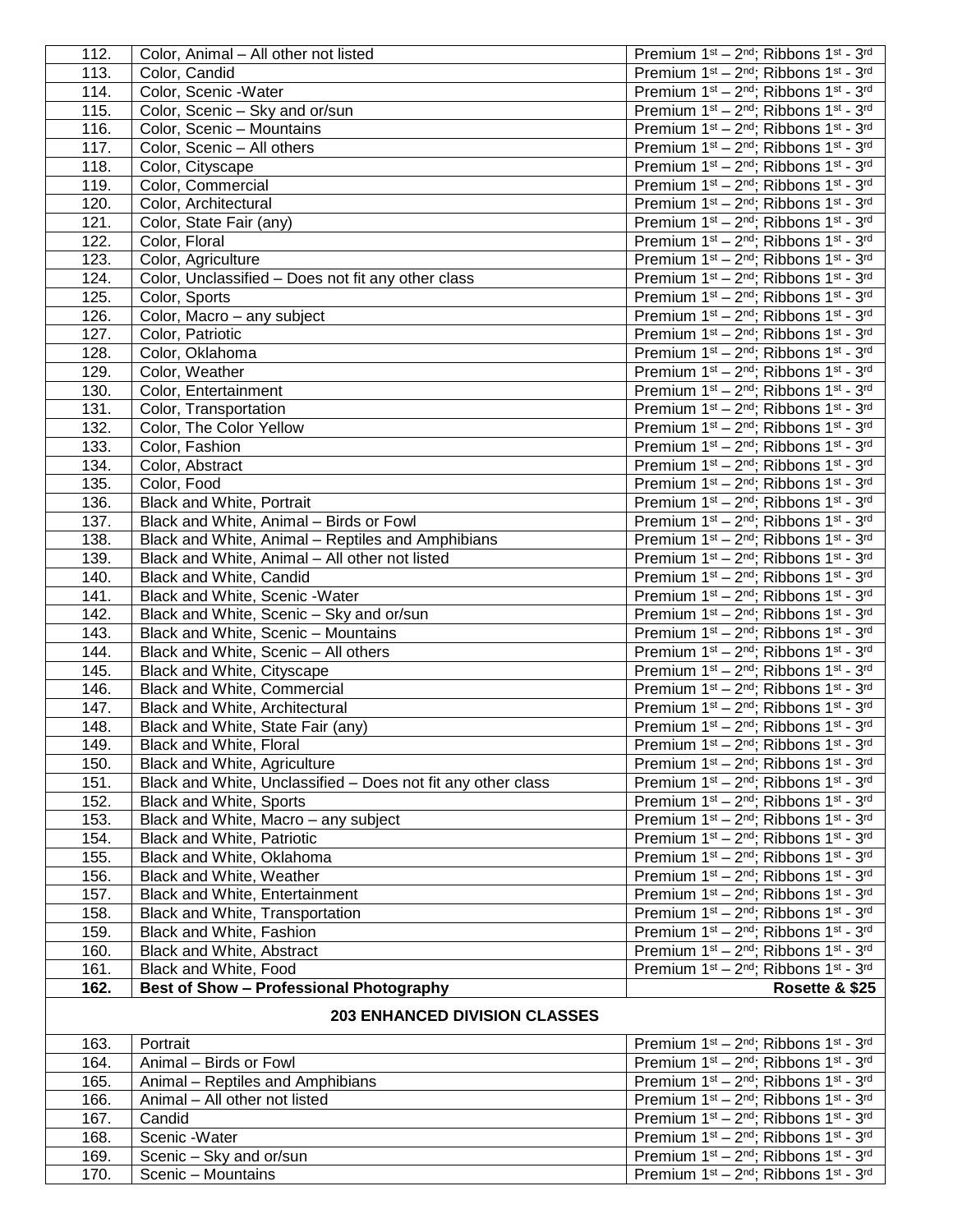| 171. | Scenic - All others                         | Premium 1st - 2nd; Ribbons 1st - 3rd                                                  |
|------|---------------------------------------------|---------------------------------------------------------------------------------------|
| 172. | Cityscape                                   | Premium 1 <sup>st</sup> - 2 <sup>nd</sup> ; Ribbons 1 <sup>st</sup> - 3 <sup>rd</sup> |
| 173. | Commercial                                  | Premium 1st - 2nd; Ribbons 1st - 3rd                                                  |
| 174. | Architectural                               | Premium 1 <sup>st</sup> - 2 <sup>nd</sup> ; Ribbons 1 <sup>st</sup> - 3 <sup>rd</sup> |
| 175. | State Fair (any)                            | Premium 1 <sup>st</sup> - 2 <sup>nd</sup> ; Ribbons 1 <sup>st</sup> - 3 <sup>rd</sup> |
| 176. | Floral                                      | Premium 1st - 2nd; Ribbons 1st - 3rd                                                  |
| 177. | Agriculture                                 | Premium 1st - 2nd; Ribbons 1st - 3rd                                                  |
| 178. | Unclassified - Does not fit any other class | Premium 1 <sup>st</sup> - 2 <sup>nd</sup> ; Ribbons 1 <sup>st</sup> - 3 <sup>rd</sup> |
| 179. | <b>Sports</b>                               | Premium 1st - 2nd; Ribbons 1st - 3rd                                                  |
| 180. | Macro - any subject                         | Premium 1 <sup>st</sup> - 2 <sup>nd</sup> ; Ribbons 1 <sup>st</sup> - 3 <sup>rd</sup> |
| 181. | Patriotic                                   | Premium 1st - 2nd; Ribbons 1st - 3rd                                                  |
| 182. | Oklahoma                                    | Premium 1 <sup>st</sup> - 2 <sup>nd</sup> ; Ribbons 1 <sup>st</sup> - 3 <sup>rd</sup> |
| 183. | Weather                                     | Premium 1 <sup>st</sup> - 2 <sup>nd</sup> ; Ribbons 1 <sup>st</sup> - 3 <sup>rd</sup> |
| 184. | Entertainment                               | Premium 1 <sup>st</sup> - 2 <sup>nd</sup> ; Ribbons 1 <sup>st</sup> - 3 <sup>rd</sup> |
| 185. | Transportation                              | Premium 1 <sup>st</sup> - 2 <sup>nd</sup> ; Ribbons 1 <sup>st</sup> - 3 <sup>rd</sup> |
| 186. | The Color Yellow                            | Premium 1 <sup>st</sup> - 2 <sup>nd</sup> ; Ribbons 1 <sup>st</sup> - 3 <sup>rd</sup> |
| 187. | Fashion                                     | Premium 1 <sup>st</sup> - 2 <sup>nd</sup> ; Ribbons 1 <sup>st</sup> - 3 <sup>rd</sup> |
| 188. | Abstract                                    | Premium 1st - 2nd; Ribbons 1st - 3rd                                                  |
| 189. | Food                                        | Premium 1 <sup>st</sup> - 2 <sup>nd</sup> ; Ribbons 1 <sup>st</sup> - 3 <sup>rd</sup> |
| 190. | <b>Best of Show - Enhanced Photography</b>  | Rosette & \$25                                                                        |
| 191. | Best of Show - Overall Open Photography     | Rosette & \$50                                                                        |

## **DIVISION 204 JUNIOR PHOTOGRAPHY**

| <b>204 JUNIOR CLASSES</b> |                                           |                                           |
|---------------------------|-------------------------------------------|-------------------------------------------|
| 1.                        | Ages 6-9, Candid                          | Ribbons $1^{st} - 3^{rd}$                 |
| $\overline{2}$ .          | Ages 6-9, Scene                           | Ribbons 1st - 3rd                         |
| $\overline{3}$ .          | Ages 6-9, Animals - Domestic              | Ribbons $1st - 3rd$                       |
| 4.                        | Ages 6-9, Animals - Wild                  | Ribbons 1 <sup>st</sup> - 3 <sup>rd</sup> |
| $\overline{5}$ .          | Ages 6-9, Comedy                          | Ribbons $1st - 3rd$                       |
| 6.                        | Ages 6-9, People                          | Ribbons $1st - 3rd$                       |
| $\overline{7}$ .          | Ages 6-9, Action                          | Ribbons $1st - 3rd$                       |
| 8.                        | Ages 6-9, Flowers                         | Ribbons $1st - 3rd$                       |
| 9.                        | Ages 6-9, State Fair (any fair)           | Ribbons 1st - 3rd                         |
| 10.                       | Ages 6-9, Oklahoma                        | Ribbons 1st - 3rd                         |
| 11.                       | Ages 6-9, Weather                         | Ribbons 1st - 3rd                         |
| 12.                       | Ages 6-9, Entertainment                   | Ribbons $1st - 3rd$                       |
| 13.                       | Ages 6-9, Sports                          | Ribbons 1st - 3rd                         |
| 14.                       | Ages 6-9, Black and White - any subject   | Ribbons 1st - 3rd                         |
| 15.                       | Ages 6-9, Enhanced                        | Ribbons 1st - 3rd                         |
| 16.                       | Ages 10-13, Candid                        | Ribbons $1st - 3rd$                       |
| 17.                       | Ages 10-13, Scene                         | Ribbons $1st - 3rd$                       |
| 18.                       | Ages 10-13, Animals - Domestic            | Ribbons $1st - 3rd$                       |
| 19.                       | Ages 10-13, Animals - Wild                | Ribbons 1st - 3rd                         |
| 20.                       | Ages 10-13, Comedy                        | Ribbons 1st - 3rd                         |
| $\overline{21}$ .         | Ages 10-13, People                        | Ribbons $1st - 3rd$                       |
| 22.                       | Ages 10-13, Action                        | Ribbons $1st - 3rd$                       |
| 23.                       | Ages 10-13, Flowers                       | Ribbons 1st - 3rd                         |
| $\overline{24}$ .         | Ages 10-13, State Fair (any fair)         | Ribbons 1st - 3rd                         |
| 25.                       | Ages 10-13, Oklahoma                      | Ribbons 1 <sup>st</sup> - 3 <sup>rd</sup> |
| 26.                       | Ages 10-13, Weather                       | Ribbons 1st - 3rd                         |
| 27.                       | Ages 10-13, Entertainment                 | Ribbons $1st - 3rd$                       |
| 28.                       | Ages 10-13, Sports                        | Ribbons $1st - 3rd$                       |
| 29.                       | Ages 10-13, Black and White – any subject | Ribbons 1st - 3rd                         |
| 30.                       | Ages 10-13, Enhanced                      | Ribbons 1st - 3rd                         |
| 31.                       | Ages 14-18, Candid                        | Ribbons 1st - 3rd                         |
| 32.                       | Ages 14-18, Scene                         | Ribbons $1st - 3rd$                       |
| 33.                       | Ages 14-18, Animals - Domestic            | Ribbons $1st - 3rd$                       |

34. | Ages 14-18, Animals – Wild Ribbons 1st – 3 | Ribbons 1st – 3

rd

٦